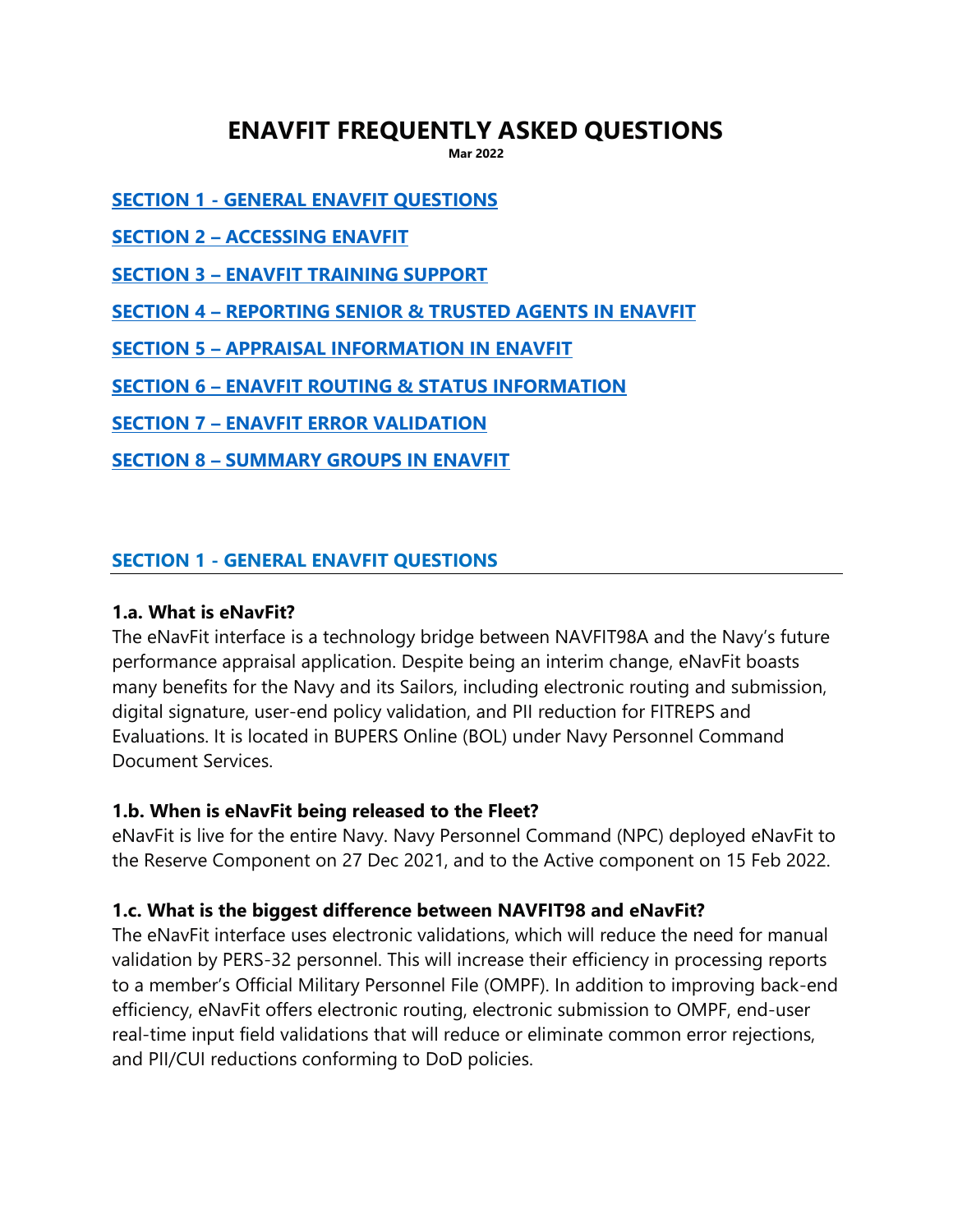# **1.d. Is NAVFIT98 going away? When will it sunset?**

NAVFIT98A is scheduled to sunset on 30 Sep 2022. Until then, NPC will still accept reports generated via NAVFIT98A. While NAVFIT98 will not be turned off, maximum adoption of eNavFit is HIGHLY encouraged as an alternative to NAVFIT98 for performance evaluations. eNavFit enables Sailors to electronically route and digitally sign performance evaluations with submissions to the Sailor's OMPF in days and offers three capabilities: connected, intermitted, or disconnected per [NAVADMIN 004/22.](https://www.mynavyhr.navy.mil/Portals/55/Messages/NAVADMIN/NAV2022/NAV22004.txt)

# **1.e. Will reports still be accepted that are generated via NAVFIT98?**

Yes, you can still use NAVFIT98 and submit NAVFIT98-generated reports to NPC until the NAVFIT98 sunset, planned for 30 Sep 2022, although [eNavFit](https://www.mynavyhr.navy.mil/Career-Management/Performance-Evaluation/eNAVFIT/) is highly encouraged.

# **1.f. Overall, what are the features of eNavFit?**

The eNavFit interface contains the following options:

- Start Appraisal (Start a FITREP or EVAL)
- Start Summary Group
- Manage Appraisal (View/Edit/Sign reports you have access to)
- Manage Summary Group (View/Edit/Submit Summary Groups)
- Upcoming Queue (Review a list of items you have action on)

eNavFit also provides tool-tips, which are question mark icons that appear next to individual input fields and provide policy summaries in text blocks.

# **1.g. How can I find a service member in eNavFit?**

The eNavFit interface uses the DOD ID (best option) or email address of service members to locate personnel information. All members are reminded to keep their BOL information current and to use official email addresses in BOL for the best result when locating members in eNavFit. It may take up to 48 hours for the personnel information to update.

# **1.h. Will eNavFit work offline?**

Yes. The eNavFit interface has been designed for three primary bandwidth environments: online (fully connected), intermittent (low-bandwidth, periods of disconnect), and disconnected (no connectivity).

Offline capability is provided using an Adobe version of the appraisal. Blank forms can be downloaded prior to disconnection or forwarded via email by another user.

#### **1.i. What does intermittent connectivity mean?**

Intermittent connectivity implies limited internet connectivity and/or limited bandwidth. Connection speeds may be slow and limit online use resulting in periods of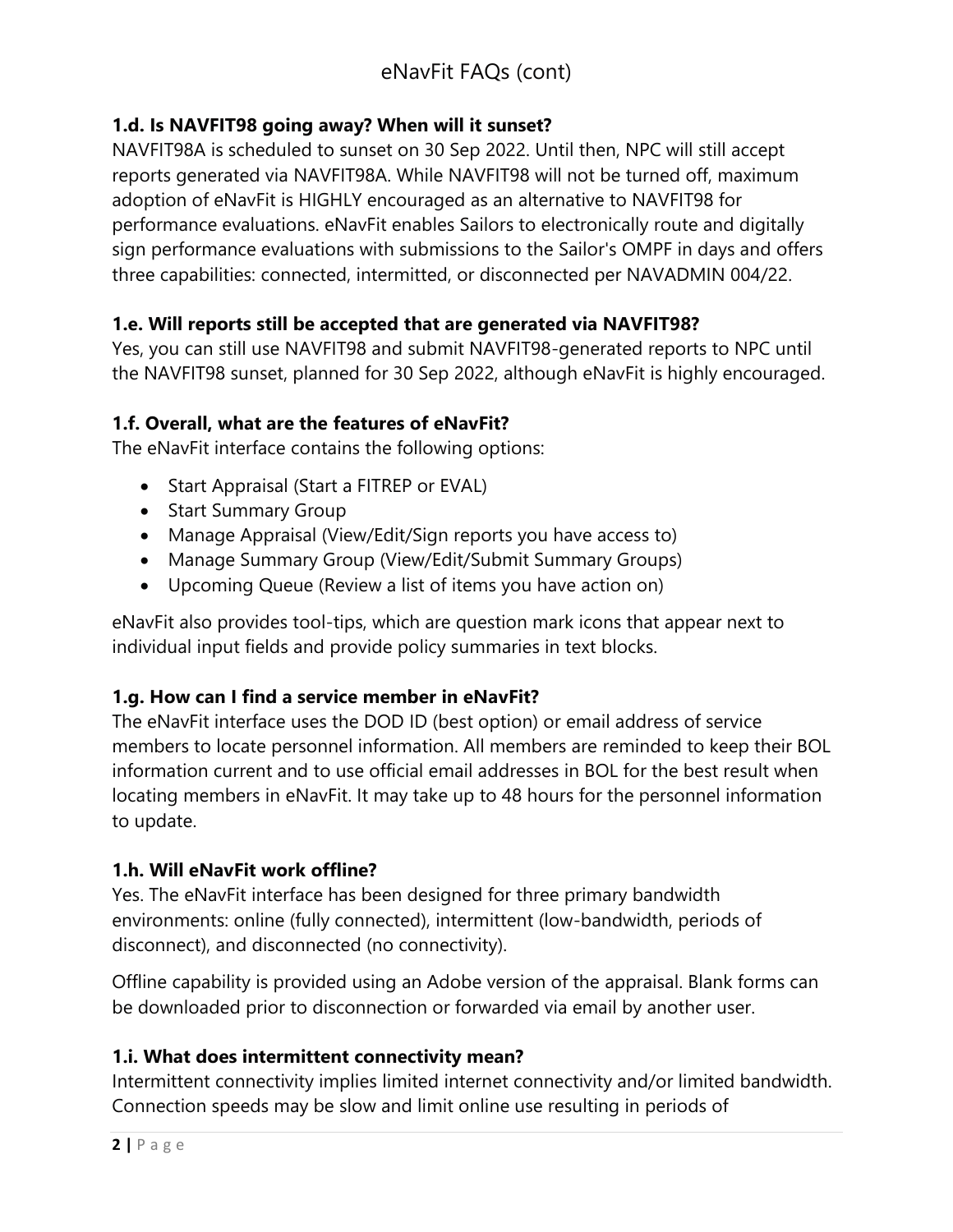disconnection. eNavFit will allow users to save and download their inputs as an Adobe PDF document to be completed offline until connection to the internet stabilizes, at which point the user may upload the PDF back into the online environment or continue offline as they desire.

# **1.j. What happens if my Desktop or Laptop device is automatically disconnected, does eNavFit automatically save my data?**

<span id="page-2-0"></span>No. The eNavFit interface does not have an automatic save function. Users are highly recommended to save early and often.

# **SECTION 2 – ACCESSING ENAVFIT**

## **2.a. What browser should I use for eNavFit?**

Google Chrome is recommended for eNavFit. However, the interface is compatible with any HTML 5-compliant internet browser, including Microsoft Edge, Firefox, and Apple Safari. *eNavFit NOT compatible with Internet Explorer.*

There are no eNavFit mobile applications in development; users must use a desktop or laptop to access eNavFit.

#### **2.b. How do I access eNavFit?**

Log into [BUPERS Online \(BOL\)](https://www.bol.navy.mil/BAM/) and select the "Navy Personnel Command Document Services" link.

After selecting Navy Personnel Command Document services, you will be routed to the Navy Personnel Command Document Services Workspace. You can then select "eNavFit" as an option on the left-hand column, and start work on your Summary Group.

# **2.c. Does the eNavFit interface time out? / Why am I receiving an error message when moving to the next screen?**

BOL has an inactivity timer of 15 minutes. The eNavFit interface opens additional browser windows, and BOL does not view activity in these additional windows as activity in BOL. Users may receive a Black Box error code when attempting to save. Users should completely log out of BOL and log back in to complete their actions. Users are highly recommended to save early and often.

# <span id="page-2-1"></span>**SECTION 3 – ENAVFIT TRAINING SUPPORT**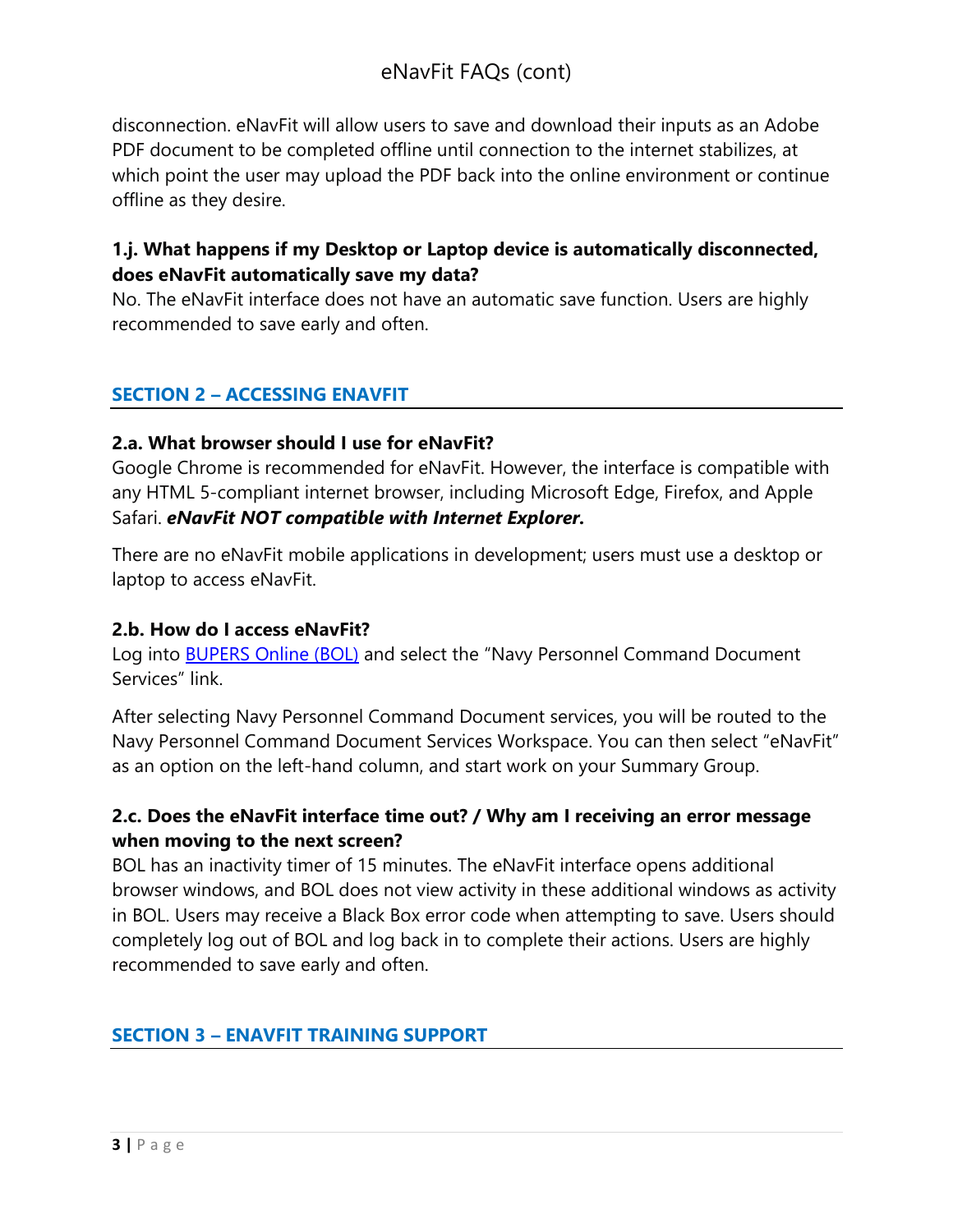# eNavFit FAQs (cont)

#### **3.a. Where can I find training material/more info on eNavFit?**

Per [NAVADMIN 004/22,](https://www.mynavyhr.navy.mil/Portals/55/Messages/NAVADMIN/NAV2022/NAV22004.txt) performance evaluation training materials (including an eNavFit user guide, video tutorials, best practices, and quick reference cards) can be found via Navy Personnel Command (NPC) at [https://www.mynavyhr.navy.mil/Career-](https://www.mynavyhr.navy.mil/Career-Management/Performance-Evaluation/eNAVFIT/)[Management/Performance-Evaluation/eNAVFIT/.](https://www.mynavyhr.navy.mil/Career-Management/Performance-Evaluation/eNAVFIT/)

#### **3.b. Are there references to assist me with eNavFit?**

eNavFit provides tool-tips to assist users in providing consistent, policy-derived inputs. However, users are highly encouraged to be well-versed in [BUPERSINT 1610.10](https://www.mynavyhr.navy.mil/References/Instructions/BUPERS-Instructions/)  [\(Series\)](https://www.mynavyhr.navy.mil/References/Instructions/BUPERS-Instructions/) policy. Users should also reference the **eNavFit User Guide**. Lastly, users are highly encouraged to review the eNavFit website for the latest information and training support materials, at [https://www.mynavyhr.navy.mil/Career-](https://www.mynavyhr.navy.mil/Career-Management/Performance-Evaluation/eNAVFIT/)[Management/Performance-Evaluation/eNAVFIT/.](https://www.mynavyhr.navy.mil/Career-Management/Performance-Evaluation/eNAVFIT/)

## **3.c. How do I join the eNavFit Training Team (eTT) on Flank Speed Teams?**

While logged into Flank Speed Teams, click on the "Teams" icon on the left, then "Join or create a team" in the bottom left corner. Next, enter the code "mkxap2m" (all lowercase) in the space provided and click "Join Team".

# <span id="page-3-0"></span>**SECTION 4 – REPORTING SENIOR & TRUSTED AGENTS IN ENAVFIT**

#### **4.a. Do I have to acknowledge my role as a Reporting Senior?**

Yes, acknowledging the Reporting Senior Role is required prior to entering summary group information or performance appraisal information.

\*Note: acknowledgement of a Reporting Senior **CANNOT** be delegated (e.g., a Trusted Agent cannot acknowledge for a Reporting Senior) – this will cause a system error.

## **4.b. Can any Reporting Seniors (including one in a Joint Service Command) have access to eNavFit?**

Yes. Non-uniformed Navy Reporting Seniors will need a BUPERS Online (BOL) account created. Please reference [BUPERSINST 1610.10 \(Series\),](https://www.mynavyhr.navy.mil/References/Instructions/BUPERS-Instructions/) or the [eNavFit User Guide](https://www.mynavyhr.navy.mil/Career-Management/Performance-Evaluation/eNAVFIT/) for more information.

BOL helpdesk can be reached at [BUPERS07\\_IT\\_EOC.FCT@navy.mil,](mailto:BUPERS07_IT_EOC.FCT@navy.mil) or at 1-800-951-NAVY (6289).

# **4.c. After a Reporting Senior acknowledges their role, what happens if you need to change this field to use a different member as the Reporting Senior?**

Reporting Senior information can be modified at the summary group level through the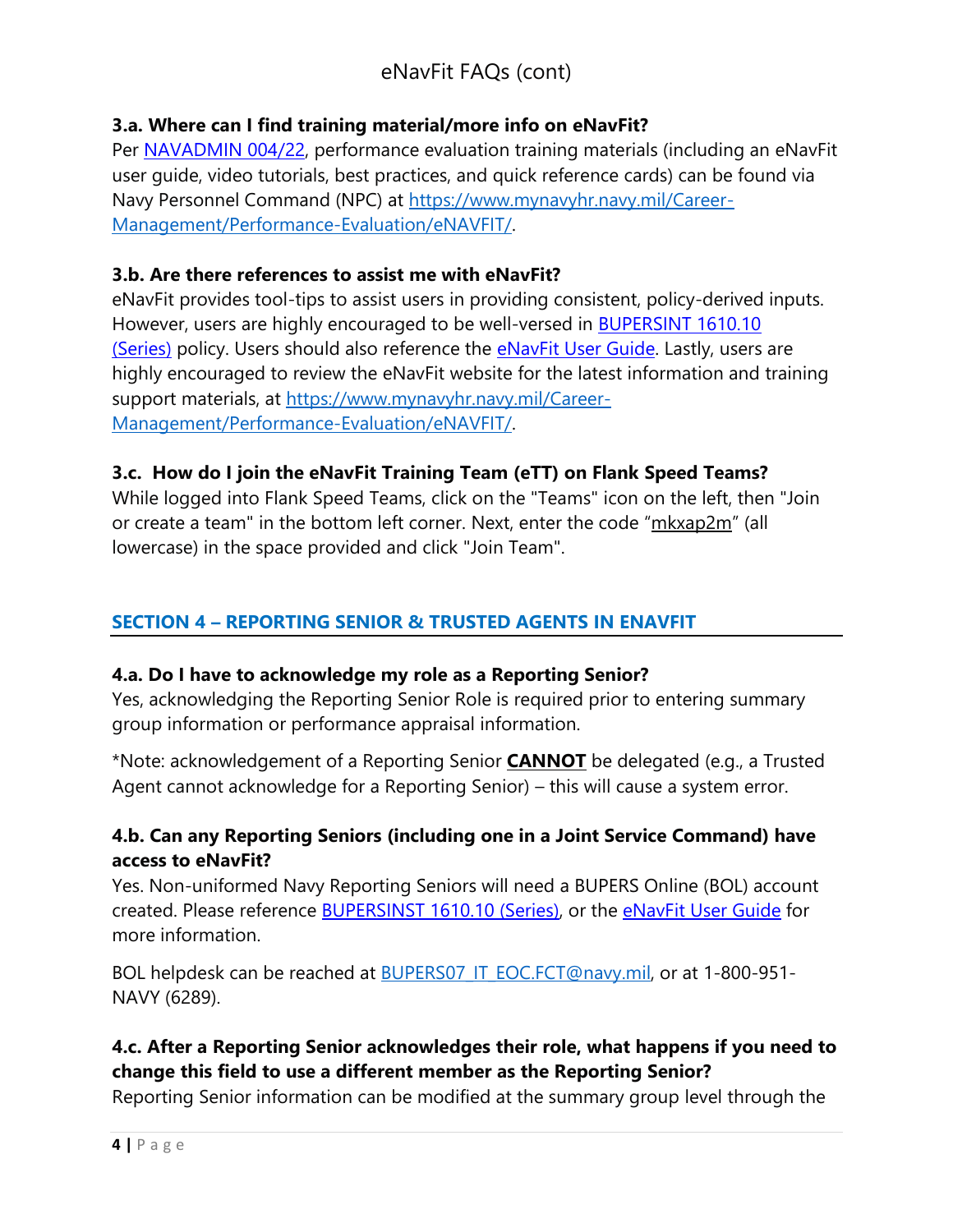"Manage Summary Group" menu. If a member's appraisal needs to be assigned to a different Reporting Senior, that can be done at the appraisal level through the "Manage Appraisal" menu.

# **4.d. Can a Reporting Senior acknowledge their role as a Reporting Senior for more than one Unit Identification Code (UIC)?**

Yes, Reporting Seniors can acknowledge their role as a Reporting Senior for multiple UICs, as long as they are legally authorized to serve in that capacity.

## **4.e. Can a Reporting Senior assign more than one Trusted Agent?**

Yes, there are no limitations to the number of Trusted Agents that can be assigned.

# **4.f. Can a Trusted Agent sign appraisals on behalf of a Reporting Senior? Can a Reporting Senior delegate appraisal signing authority?**

No, Trusted Agents can manage all aspects of a Summary Group, with the exception of signing appraisals. Reporting Senior signing authority cannot be delegated.

# **4.g. What to do When I Receive a "Reporting Senior Not Found" Error?**

When an RS acknowledges, a key step may have been missed – clicking on the blue "Submit" button after acknowledgement. Without doing that, the system does not update with the new RS information. Also, it is best to search via DOD ID.

#### Submit

Similarly, after sharing your queue with your TA, you must select "Start Process" at the top of the screen within NPC Document Services.

Start Process

# <span id="page-4-0"></span>**SECTION 5 – APPRAISAL INFORMATION IN ENAVFIT**

#### **5.a. What is an appraisal?**

In eNavFit, FITREPS/Evaluations are called "appraisals."

#### **5.b. Can I check the status of my appraisal?**

A member or reviewer will not have visibility of their report status throughout the entire workflow process; however, users can see the status of appraisals that they have access to in their "Upcoming Queue" menu. Only the Reporting Senior and their Trusted Agent can check the status of reports at any time during the workflow process.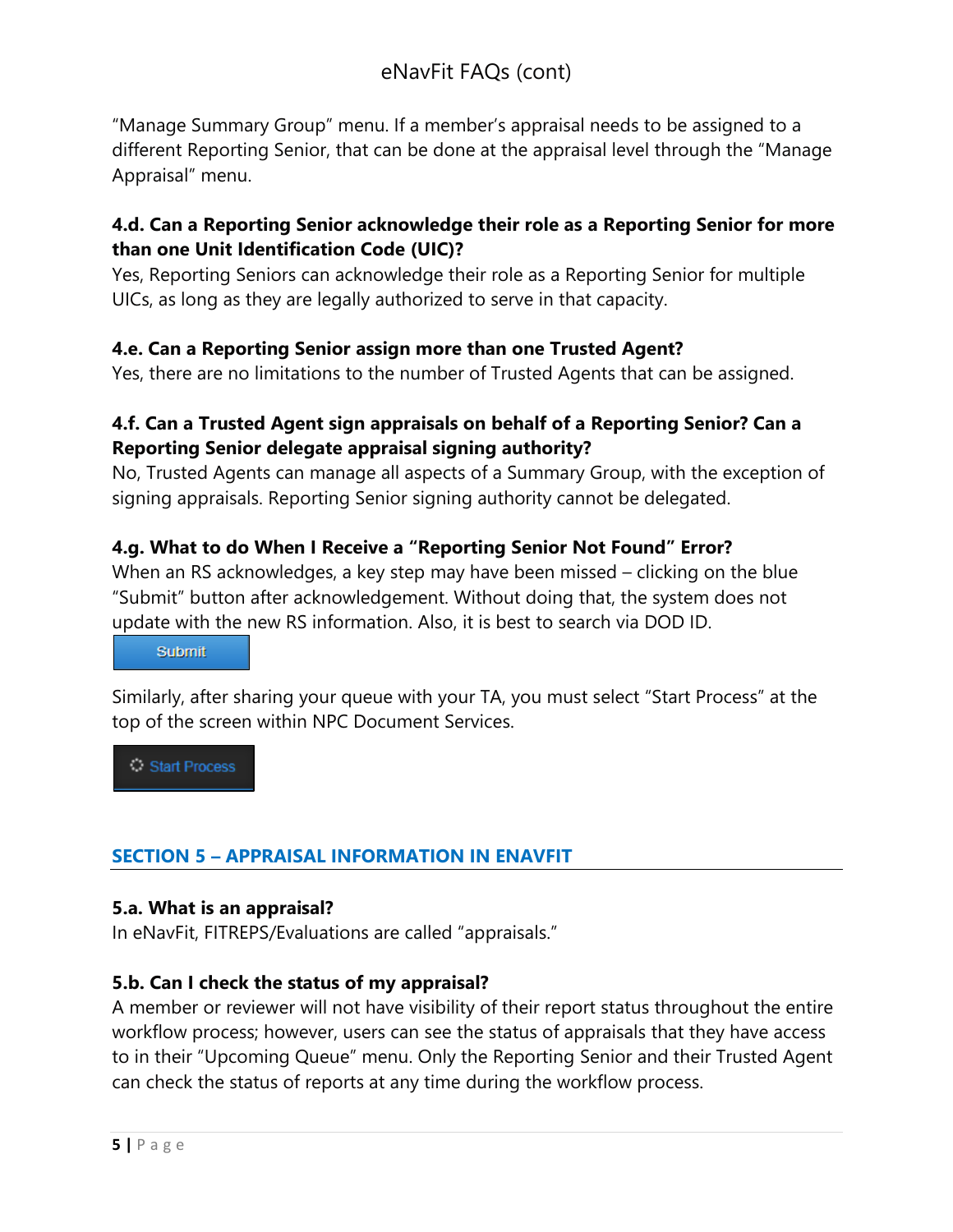# **5.c. How can I obtain a copy of my appraisal?**

Users will have the opportunity to view/print/save their appraisal from eNavFit once all members have applied their signatures from the "Manage Appraisal" menu. Appraisals are downloaded as .PDFs.

#### **5.d. Can I attach documents to a member's appraisal on eNavFit?**

Adding attachments is a potential future enhancement to the eNavFit interface, to possibly be implemented at a future date.

## **5.e. Can I access my FITREP/EVAL history within eNavFit?**

Users will have access to appraisals that are submitted via eNavFit. However, members are highly recommended to review their OMPF regularly to ensure it contains correct information/reports.

## **5.f. How can the member ensure feedback is recorded in eNavFit?**

Best practice is to click "I intend to submit a statement" in block 46. Then work with the reviewer/reporting senior to ensure the feedback is added to the FITREP/CHIEFEVAL/EVAL.

# **5.g. If needed, can I download a blank copy of the NAVPERS form to complete a FITREP/EVAL manually?**

Yes. Users may download a blank or pre-populated NAVPERS 16XX form through the "Start Appraisal" menu option. This form converts to an EVAL, CHIEFEVAL, or a FITREP.

#### **5.h. What happens when I upload an offline form?**

When a user uploads an offline form into the eNavFit interface, all user inputs will be copied into the online document. A user can then resume their work from the point they left off in the offline PDF document. Offline forms cannot be printed, scanned and uploaded back into eNavFit. Printing removes all compatible data.

# **5.i. When I open a downloaded Adobe PDF version of eNavFit, it says unreadable what should I do?**

The downloaded forms may attempt to open in a browser version of Adobe, *or* the Adobe program version that the user has selected as their default. If the document states that there is an error, attempt to open the document using another method (e.g. Adobe Reader).

#### **5.j. How to ensure Appraisal comments are presentable in eNavFit?**

Best practice is to preview each document in PDF format (via "view report") so that the comment section can be reviewed how it will look when printed. Additionally, have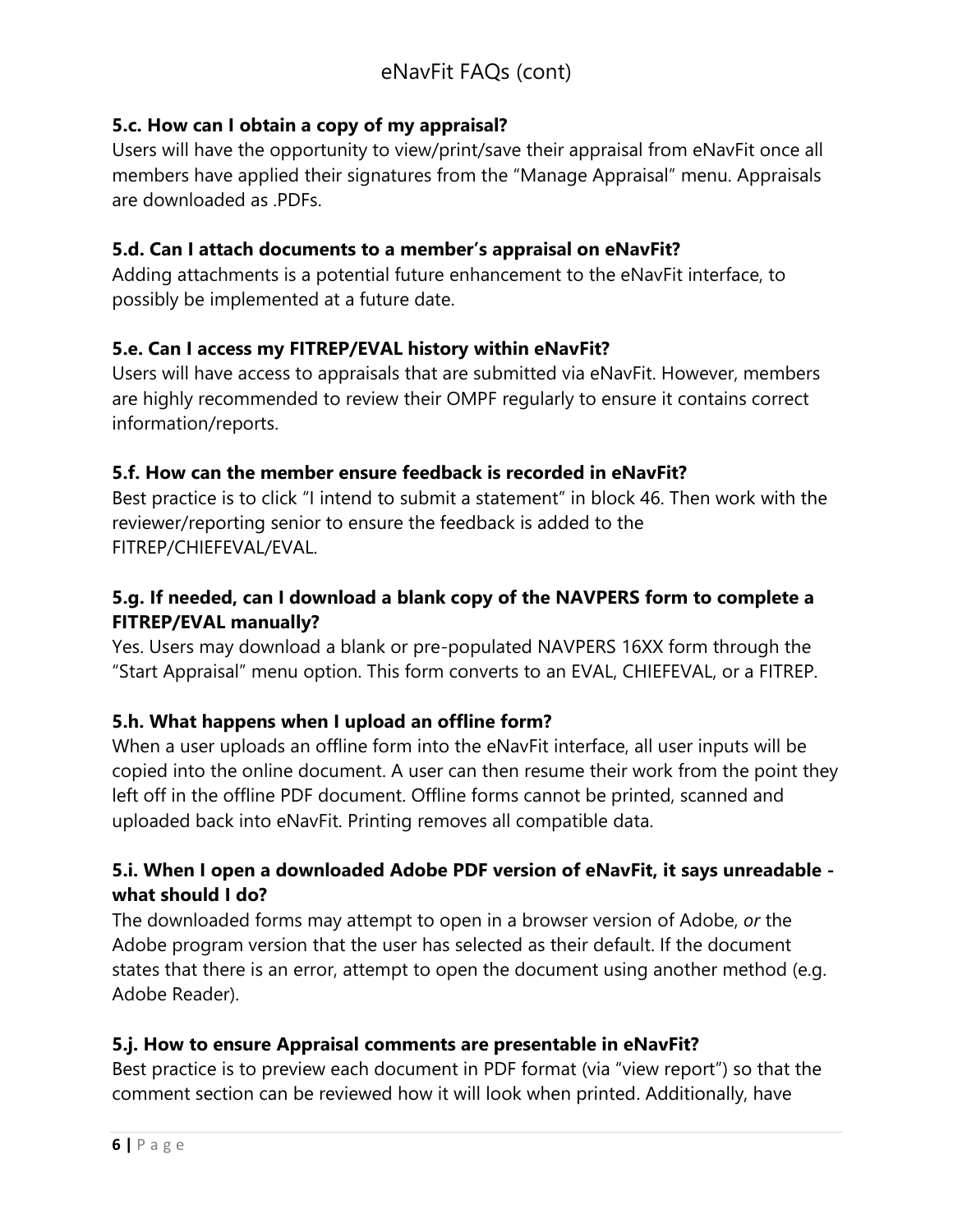reviewer[s] look over your work to ensure all spelling and grammatical errors are addressed and wording flows smoothly.

# **5.k. How Should I Address Reports that Cannot be Signed by Raters, Senior Raters, or Members?**

If any of the signatories cannot sign a report, aside from the Reporting Senior (mandatory), the RS or TA can apply "Alternate Signatures" (toggle next to each signature) and select a reason from the drop-down menu. Ensure not to leave the reason blank, as this is required by policy, but the system is missing this validation (being addressed), which has resulted in eNavFit-submitted SGs being rejected by PERS.

# <span id="page-6-0"></span>**SECTION 6 – ENAVFIT ROUTING & STATUS INFORMATION**

# **6.a. How can I send a report back to a previous reviewer for editing or review?**

eNavFit allows reviewers at the appraisal level to return or forward appraisals back and forth using the "Previous Reviewer" and "Next Reviewer" buttons. Best practice is to leave "reviewer comments" to communicate amongst reviewers.

# **6.b. Is it possible to correct a grammatical or spelling error after routing my appraisal?**

eNavFit will show a red line below misspellings at the time of entry. If a spelling or grammar error needs to be corrected, the appraisal can be routed to or from other reviewers to be modified, as long as it is in a route status. The Reporting Senior or Trusted Agent can also modify a report.

# **6.c. What if I upload a NAVPERS form and receive an error that it is not valid?**

The eNavFit interface will only accept documents with proper eNavFit tags (e.g., forms that have been created from eNavFit and downloaded, but not printed). Documents uploaded without these tags will result in an on-screen error notification.

# **6.d. Can I retract an appraisal that has been submitted to Navy Personnel Command (NPC)?**

eNavFit has two statuses when submitting an appraisal to NPC: "Submitting" and "Submitted."

Summary groups in a "Submitting" status can be retracted by shifting the summary group to an earlier status. This effectively cancels the submission, but will require all signatures to be reapplied if any information is modified.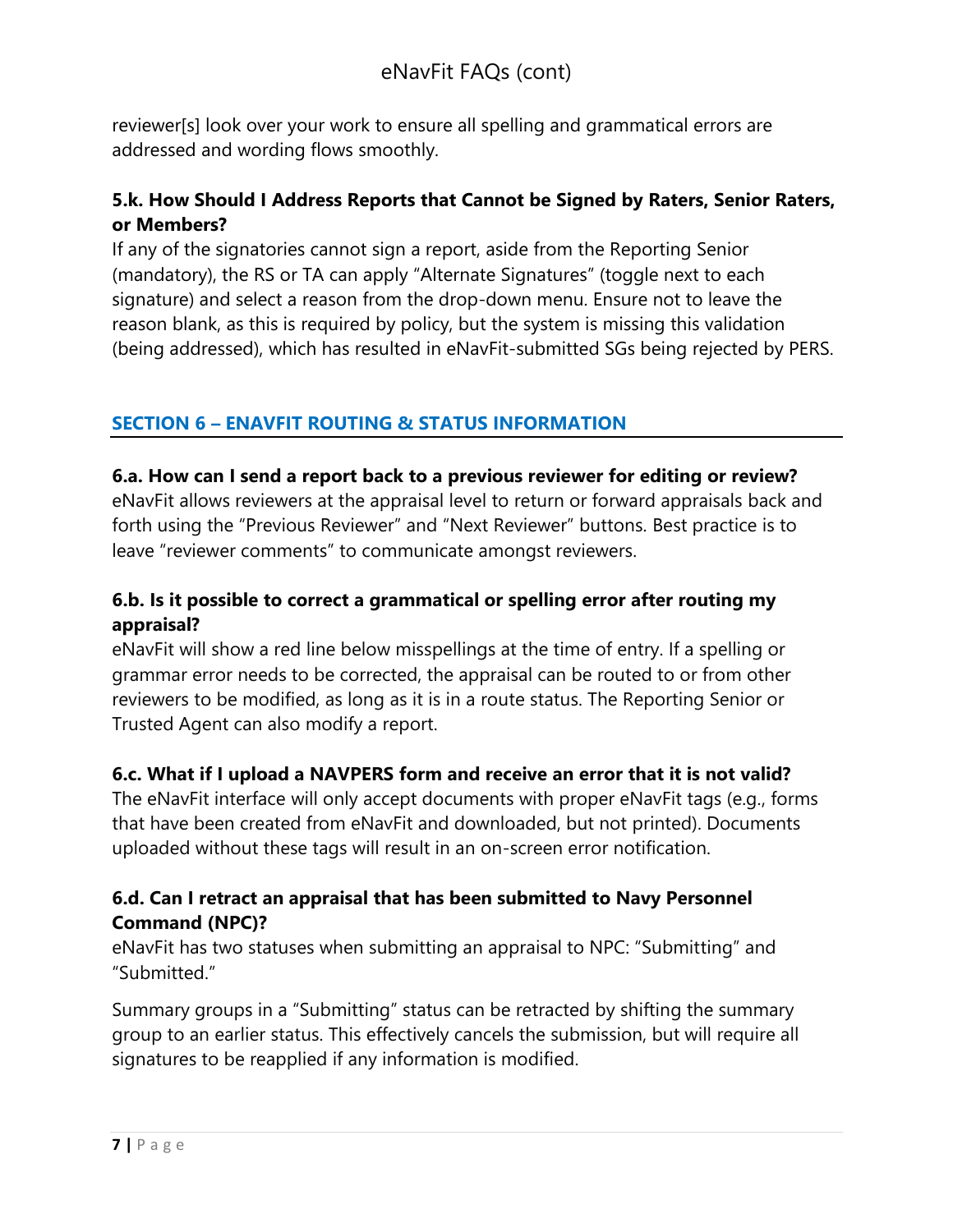All summary groups in a "Submitted" status have been received by NPC and cannot be modified without an administrative change letter per [BUPERSINST 1610.10](https://www.mynavyhr.navy.mil/References/Instructions/BUPERS-Instructions/) (Series).

#### **6.e. How does a member sign their FITREP/EVAL online in eNavFit?**

For online reports: Once the report has been placed in a "Sign" status, members should apply an electronic signature to their appraisals in the "Manage Appraisal" task menu.

For offline reports: Members will apply a digital signature via the Adobe form Sign certification, which then must be uploaded back into the interface.

# **6.f. Once an appraisal is signed, can it be uploaded into eNavFit for electronic submission?**

Yes. Only digitally signed appraisals will be accepted for upload into the eNavFit interface. All manually signed, wet-signature documents will be rejected from upload. A digitally signed offline document is viewed the same as an online signed document by the eNavFit interface.

## <span id="page-7-0"></span>**SECTION 7 – ENAVFIT ERROR VALIDATION**

#### **7.a. Does the eNavFit interface automatically detect adverse trait grades?**

- When an input of 1.0 for a performance trait is entered, that appraisal will be automatically identified as an adverse report.
- When 2.0 or below in "Equal Opportunity" or "Character."
- It does not identify adverse comments, indications or serious weakness, incapacity, or lack of qualifications in the Comments section.
- Promotion Recommendation mark of "Significant Problems.".

#### **7.b. Can you submit an incomplete Appraisal (FITREP/EVAL/CHIEFEVAL)?**

No. The eNavFit interface will not allow a summary group or appraisal to enter "Sign" status if there are field errors. Field errors will be highlighted red with an error notification.

#### **7.c. Can eNavFit flag Appraisal date gaps?**

No, eNavFit will not identify date gaps between a member's reports.

#### **7.d. In eNavFit, what does the option "Validate Form" do?**

The "Validate Form" button runs a series of validation checks to ensure inputs conform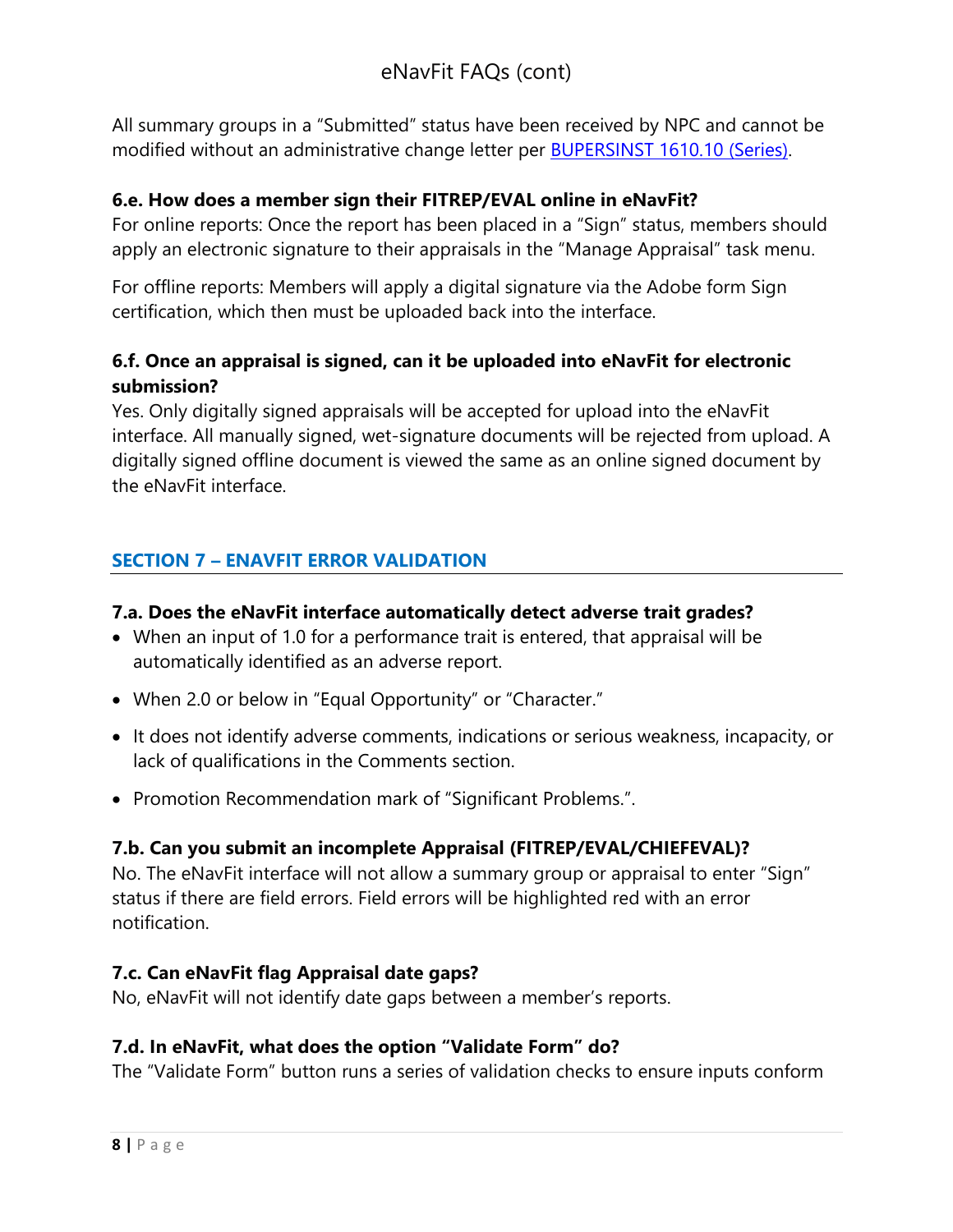to policy. Fields with proper inputs will display a green status bar next to them. Fields with errors will display a red status bar next to them and an error notification.

## **7.e. Can eNavFit recognize adverse Appraisals?**

Yes, eNavFit will automatically flag inputs meeting the adverse criteria as stated within the current policy. It will not evaluate inputs within the comments section (blocks 42 & 43).

# <span id="page-8-0"></span>**SECTION 8 – SUMMARY GROUPS IN ENAVFIT**

## **8.a. What are summary groups? How should I consider this when using Summary Groups in eNavFit?**

Enlisted summary groups (SGs) generally consist of all members in the same pay grade (regardless of rating) and same promotion status, who receive the same type of report from the same reporting senior (RS) on the same ending date.

Officer SGs are similar but are further subdivided by competitive category (unrestricted line officers, limited duty officers, each designator within the restricted line, and each designator within the Staff Corps).

When entering inputs in eNavFit, the system will automatically calculate the SG average and traits averages.

BEST PRACTICE for online operations is for the RS or trusted agent to create the summary and add all members of that SG. This will create "shells" of the appraisals for the members to access and provide input. Ensure the members do not create an additional appraisal via "Start Appraisal," as this will cause an error.

# **8.b. Does the Administrative Officer need to receive all FITREPS/EVALS for a summary group to be routed to the Reporting Senior?**

If the reports are being completed online from the "Manage Summary Group" menu, then the Reporting Senior will be capable of viewing all appraisals in a summary group at any time. Local command policy will dictate the internal process of reviewing.

If the reports are being completed in an intermittent or offline environment, they may be routed to the Reporting Senior via email or paper copy.

# **8.c. How should I keep record copies of Summary Groups in eNavFit?**

Best practice would be to sustain your eNavFit copies as downloaded saved documents outside of eNavFit.